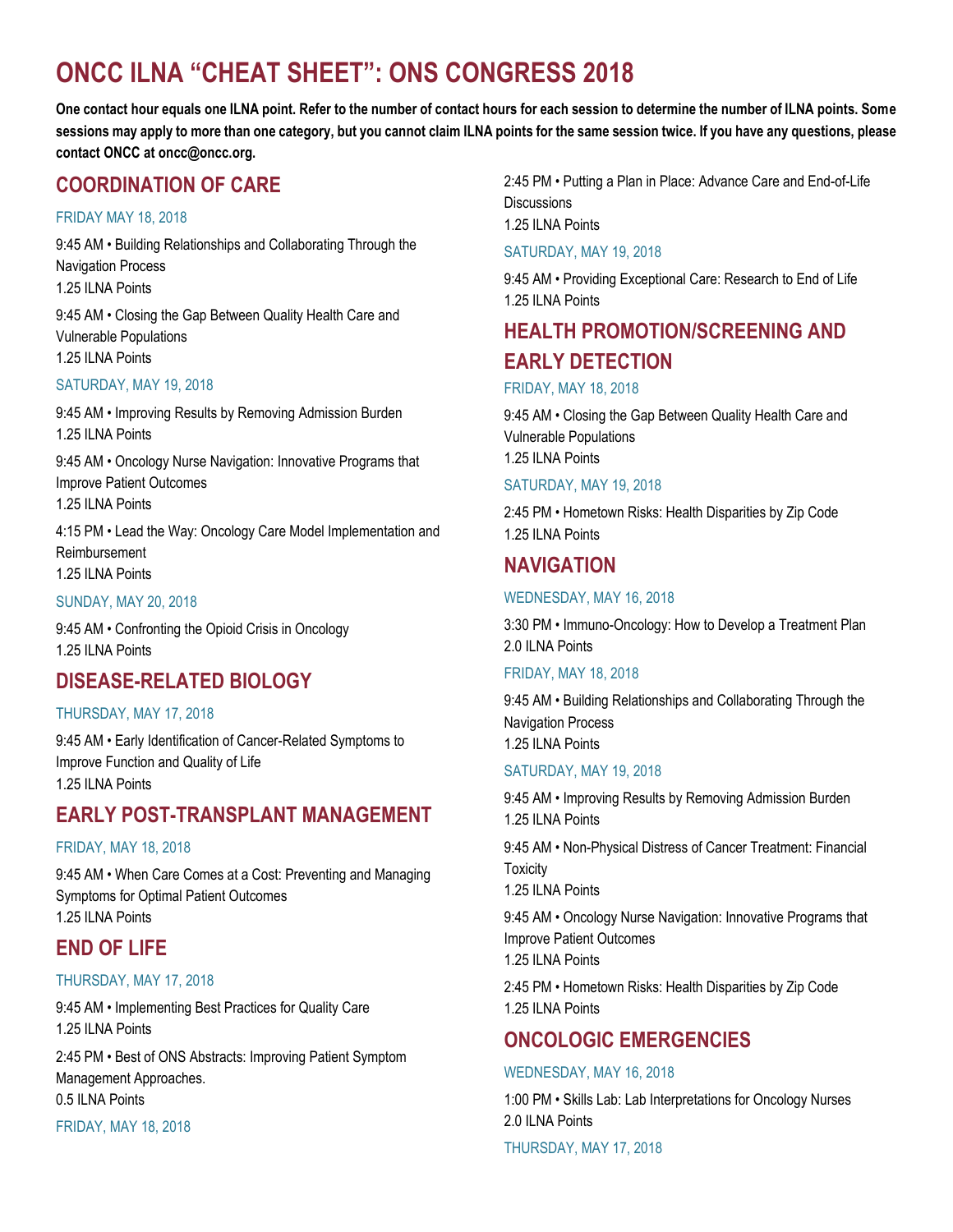9:45 AM • Disseminated Intravascular Coagulation: A Case-Based Approach 1.25 ILNA Points 3:30 PM • Radiation Emergencies and Other Palliative

**Considerations** 2.0 ILNA Points

# **PALLIATIVE CARE**

### THURSDAY, MAY 17, 2018

2:45 PM • Best of ONS Abstracts: Improving Patient Symptom Management Approaches 0.5 ILNA Points 3:30 PM • Radiation Emergencies and Other Palliative Considerations 2.0 ILNA Points

#### FRIDAY, MAY 18, 2018

2:45 PM • Putting a Plan in Place: Advance Care and End-of-Life **Discussions** 1.25 ILNA Points

# **PROFESSIONAL**

#### WEDNESDAY, MAY 16, 2018

1:00 PM • Managing Moral Distress and Building Resiliency 2.0 ILNA Points

4:00 PM • Congress 101 1.0 ILNA Point

# THURSDAY, MAY 17, 2018

6:30 AM • Congress 101 1.0 ILNA Point

7:45 AM **·** Opening Ceremony

1.5 ILNA Points

9:45 AM • Cancer Nursing Hot Topics: Learning from Member **Discussions** 

1.25 ILNA Points

9:45 AM • Filling the Shoes: The Role of the Advanced Practice Nurse

1.25 ILNA Points

9:45 AM • Implementing Best Practices for Quality Care 1.25 ILNA Points

9:45 AM • Professional Boundaries in the Age of Social Media 1.25 ILNA Points

9:45 AM • Standardized Training for Treatment and Symptom Management 1.25 ILNA Points

9:45 AM • What's Next in Patient Care? The Future of Nursing **Science** 

1.25 ILNA Points

2:45 PM • Best of ONS Abstracts: Filling the Gap and Improving Standards with Advanced Practice Providers 0.5 ILNA Points

2:45 PM • Best of ONS Abstracts: Finding Ways to Improve Onboarding and Retention in a Time of Shortage 0.5 ILNA Points

2:45 PM • Best of ONS Abstracts: Improving Care and Satisfaction through Utilization of Team Approach 0.5 ILNA Points

2:45 PM • Best of ONS Abstracts: Improving Care with Advanced Practice Provider-Led Clinics

0.5 ILNA Points

2:45 PM • Best of ONS Abstracts: Meeting Patient Needs in the Outpatient Arena 0.5 ILNA Points

2:45 PM • Best of ONS Abstracts: Proactive Assessment for Optimal Care in the Outpatient and Geriatric Population 0.5 ILNA Points

3:30 PM • Big Data: What's New, What's Next? 2.0 ILNA Points

3:30 PM • Crucial Conversations Among Generations: Does Age Matter?

2.0 ILNA Points

3:30 PM • Professional Incivility: A Workplace Cancer in Need of a Cure

2.0 ILNA Points

### FRIDAY, MAY 18, 2018

8:00 AM • American Association for Cancer Research/ONS Bench to Bedside 1.5 ILNA Points 9:45 AM • Victoria Mock New Investigator Award Lecture 0.58 ILNA Points

9:45 AM • Adverse Events: When the Nurse Becomes the Second Victim

1.25 ILNA Points

9:45 AM • Building Relationships and Collaborating Through the Navigation Process

1.25 ILNA Points

9:45 AM • Closing the Gap Between Quality Health Care and Vulnerable Populations

1.25 ILNA Points

9:45 AM • Encircling the Cancer Patient: Children, Caregivers, and **Researchers** 

1.25 ILNA Points

9:45 AM • Succession Planning for the Bedside: Filling the Knowledge Gap 1.25 ILNA Points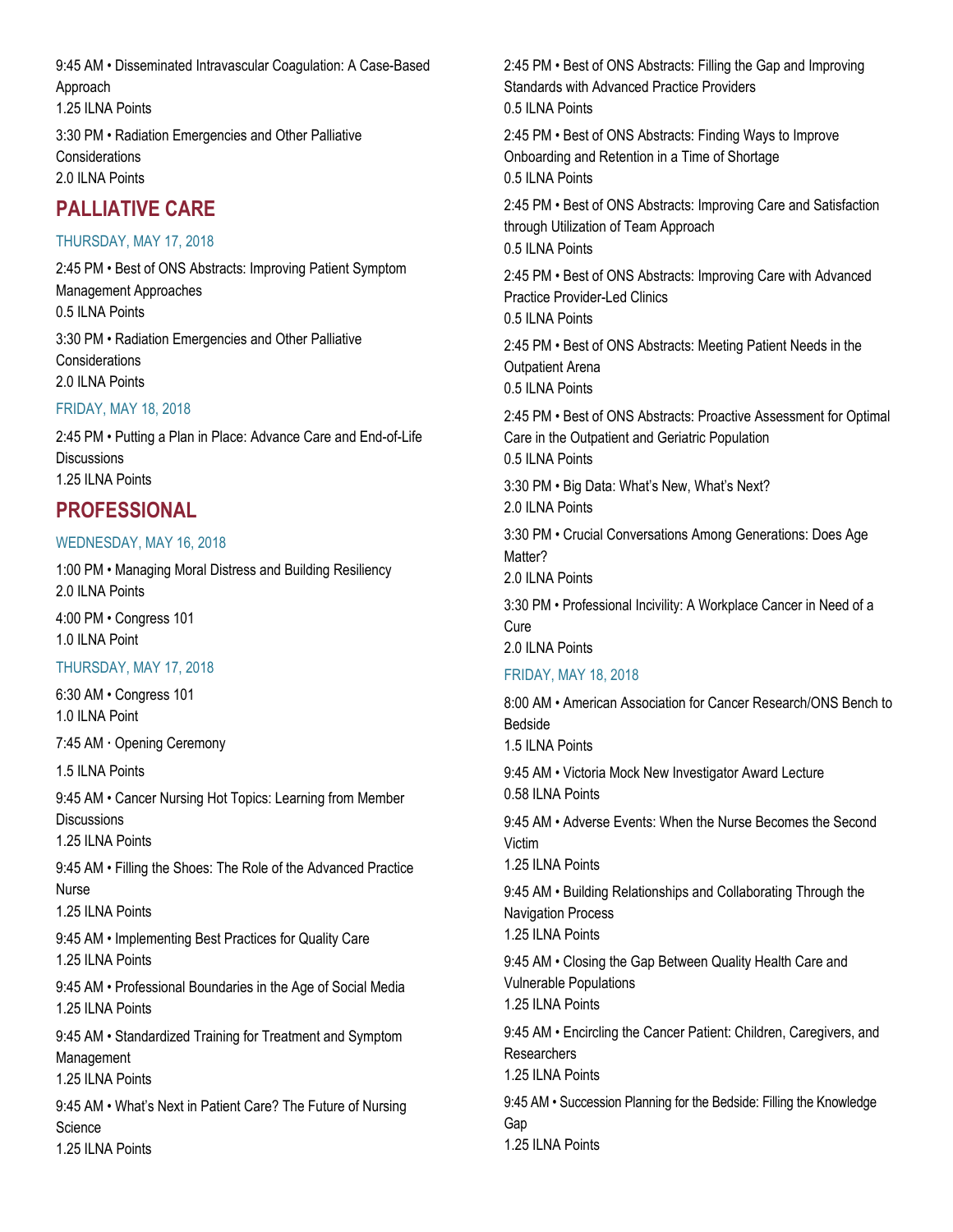10:25 AM • State-of-the-Science Lectureship 0.58 ILNA Points

2:45 PM • Fostering Safe Administration of Clinical Trial Treatments 1.25 ILNA Points

2:45 PM • Helping Providers Partner with Patients and Caregivers 1.25 ILNA Points

2:45 PM • Improving Outcomes Through Quality Care 1.25 ILNA Points

2:45 PM • Nursing and the Oncology Care Model (OCM) 1.25 ILNA Points

2:45 PM • Symptom Management in the Era of Team Science 1.25 ILNA Points

#### SATURDAY, MAY 19, 2018

8:00 AM • ONS Spotlight on Award Winners 1.5 ILNA Points

9:45 AM • Improving Results by Removing Admission Burden 1.25 ILNA Points

9:45 AM • Manage the Symptoms, Support the Needs: Impacting Patient Outcomes

1.25 ILNA Points

9:45 AM • Onboarding: Educating Nurses for Successful Oncology **Practice** 

1.25 ILNA Points

9:45 AM • Providing Exceptional Care: Research to End of Life 1.25 ILNA Points

9:45 AM • Role Development in Radiation Oncology 1.25 ILNA Points

2:45 PM • Care Beyond Clinical: Patient Safety at the Bedside 1.25 ILNA Points

2:45 PM • Develop, Implement, Endure: Supporting the Oncology Nurse Profession

1.25 ILNA Points

2:45 PM • Integrating Research Into Practice: An Implementation Science Approach to Symptom Management

1.25 ILNA Points

2:45 PM • Linking Patient Data to Care Outcomes Through Electronic Health Records

1.25 ILNA Points

2:45 PM • Policy and Personalities: The History and Future of Oncology Nursing 1.25 ILNA Points

2:45 PM • The Ins and Outs of Implementing Programs in APN-Run **Clinics** 

1.25 ILNA Points

4:15 PM • Lead the Way: Oncology Care Model Implementation and Reimbursement

4:15 PM • Mara Mogensen Flaherty Memorial Lectureship: The Power of One Nurse: Tools to Amplify Your Impact 1.25 ILNA Points

#### SUNDAY, MAY 20, 2018

9:45 AM • Confronting the Opioid Crisis in Oncology 1.25 ILNA Points

# **PSYCHOSOCIAL**

### THURSDAY, MAY 17, 2018

3:30 PM • Crucial Conversations Among Generations: Does Age **Matter** 2.0 ILNA Points

### FRIDAY, MAY 18, 2018

9:45 AM • Encircling the Cancer Patient: Children, Caregivers, and **Researchers** 1.25 ILNA Points

9:45 AM • When Care Comes at a Cost: Preventing and Managing Symptoms for Optimal Patient Outcomes 1.25 ILNA Points

2:45 PM • Sexual Dysfunction and Fertility Considerations 1.25 ILNA Points

### SATURDAY, MAY 19, 2018

9:45 AM • Non-Physical Distress of Cancer Treatment: Financial **Toxicity** 1.25 ILNA Points

# **ROLES OF THE APN**

# THURSDAY, MAY 17, 2018

9:45 AM • Filling the Shoes: The Role of the Advanced Practice Nurse

1.25 ILNA Points

2:45 PM • Best of ONS Abstracts: Filling the Gap and Improving Standards with Advanced Practice Providers 0.5 ILNA Points

2:45 PM • Best of ONS Abstracts: Improving Care with Advanced Practice Provider-Led Clinics

0.5 ILNA Points

# SATURDAY, MAY 19, 2018

9:45 AM • Onboarding: Educating Nurses for Successful Oncology **Practice** 1.25 ILNA Points

2:45 PM • The Ins and Outs of Implementing Programs in APN-Run **Clinics** 

1.25 ILNA Points

# **SCIENTIFIC BASIS FOR PRACTICE**

THURSDAY, MAY 17, 2018

1.25 ILNA Points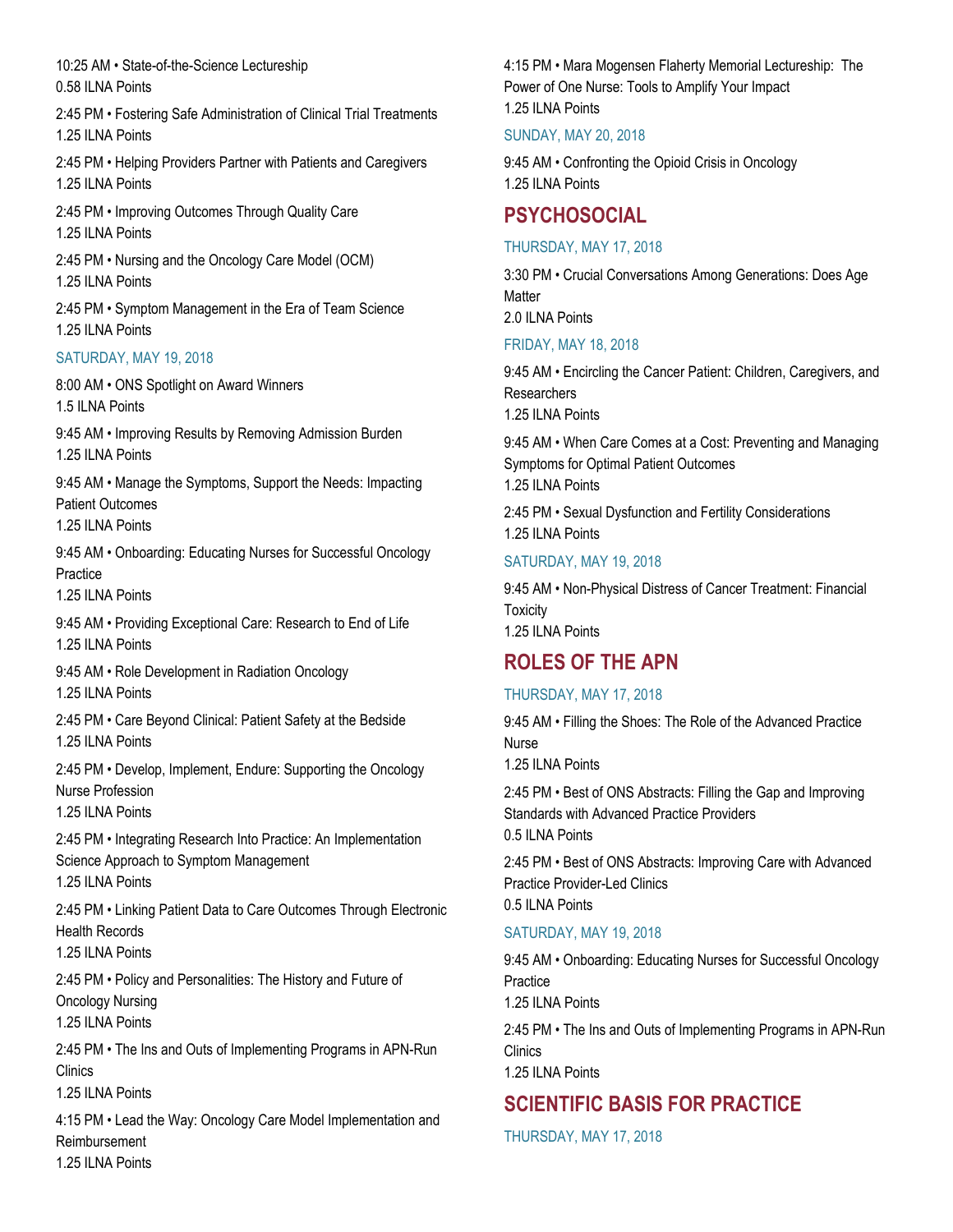9:45 AM • Genomics: The Future of Cancer Care 1.25 ILNA Points

9:45 AM • What's Next in Patient Care? The Future of Nursing Science

1.25 ILNA Points

3:30 PM • Big Data: What's New, What's Next? 2.0 ILNA Points

#### FRIDAY, MAY 18, 2018

8:00 AM • American Association for Cancer Research/ONS Bench to Bedside

1.5 ILNA Points

9:45 AM • Victoria Mock New Investigator Award Lecture 0.58 ILNA Points

10:25 AM • State-of-the-Science Lectureship 0.58 ILNA Points

2:45 PM • Fostering Safe Administration of Clinical Trial Treatments 1.25 ILNA Points

2:45 PM • Symptom Management in the Era of Team Science 1.25 ILNA Points

2:45 PM • Understanding HDR Brachytherapy 1.25 ILNA Points

### SATURDAY, MAY 19, 2018

8:00 AM • ONS Spotlight on Award Winners 1.5 ILNA Points

2:45 PM • Integrating Research Into Practice: An Implementation Science Approach to Symptom Management 1.25 ILNA Points

#### SUNDAY, MAY 20, 2018

8:00 AM • Pharmacology Update 1.5 ILNA Points

# **SURVIVORSHIP**

# THURSDAY, MAY 17, 2018

2:45 PM • Best of ONS Abstracts: Improving Patient Symptom Management Approaches 0.5 ILNA Points

3:30 PM • Crucial Conversations Among Generations: Does Age Matter? 2.0 ILNA Points

#### FRIDAY, MAY 18, 2018

9:45 AM • Radiation Toxicity and Management: A Case-Based Approach 1.25 ILNA Points

2:45 PM • Putting a Plan in Place: Advance Care and End-of-Life **Discussions** 1.25 ILNA Points

2:45 PM • Sexual Dysfunction and Fertility Considerations 1.25 ILNA Points

### SATURDAY, MAY 19, 2018

9:45 AM • Non-Physical Distress of Cancer Treatment: Financial **Toxicity** 1.25 ILNA Points

# **SYMPTOM MANAGEMENT**

#### WEDNESDAY, MAY 16, 2018

1:00 PM • Skills Lab: Lab Interpretations for Oncology Nurses 2.0 ILNA Points

3:30 PM • Immuno-Oncology: How to Develop a Treatment Plan 2.0 ILNA Points

# THURSDAY, MAY 17, 2018

9:45 AM • Early Identification of Cancer-Related Symptoms to Improve Function and Quality of Life 1.25 ILNA Points

9:45 AM • Non-Physical Distress of Cancer Treatment: Financial **Toxicity** 

1.25 ILNA Points

9:45 AM • Implementing Best Practices for Quality Care 1.25 ILNA Points

9:45 AM • Standardized Training for Treatment and Symptom Management 1.25 ILNA Points

3:30 PM • Grand Rounds: A Case-Based Complex Multimodal Treatment Plan 2.0 ILNA Points

# FRIDAY, MAY 18, 2018

9:45 AM • Opioids: They're Not Always the Answer 1.25 ILNA Points

9:45 AM • Radiation Toxicity and Management: A Case-Based Approach 1.25 ILNA Points

9:45 AM • When Care Comes at a Cost: Preventing and Managing Symptoms for Optimal Patient Outcomes 1.25 ILNA Points

2:45 PM • Complementary Therapies: Do the Benefits Outweigh the Risks?

1.25 ILNA Points

2:45 PM • Symptom Management in the Era of Team Science 1.25 ILNA Points

# SATURDAY, MAY 19, 2018

9:45 AM • Manage the Symptoms, Support the Needs: Impacting Patient Outcomes 1.25 ILNA Points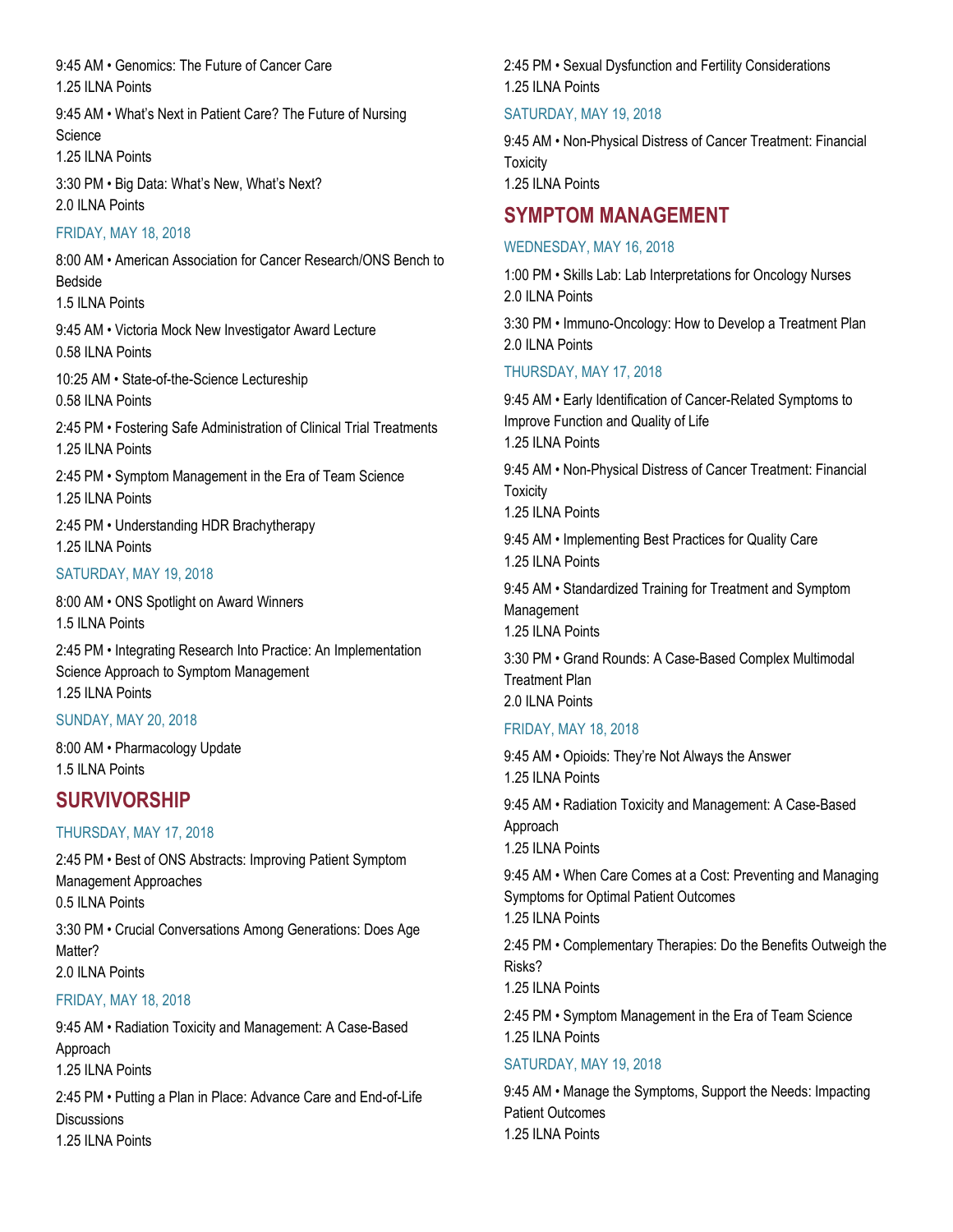9:45 AM • Preventing and Managing Multidrug-Resistant Organism Infections

1.25 ILNA Points

2:45 PM • Evolving Strategies for Immunotherapy Side-Effect Management

1.25 ILNA Points

2:45 PM • Integrating Research Into Practice: An Implementation Science Approach to Symptom Management 1.25 ILNA Points

2:45 PM • Research Abstract Critique 1.25 ILNA Points

2:45 PM • The Ins and Outs of Implementing Programs in APN-Run Clinics

1.25 ILNA Points

#### SUNDAY, MAY 20, 2018

9:45 AM • Confronting the Opioid Crisis in Oncology 1.25 ILNA Points

# **TREATMENT**

#### WEDNESDAY, MAY 16, 2018

1:00 PM • Skills Lab: Lab Interpretations for Oncology Nurses 2.0 ILNA Points

3:30 PM • Immuno-Oncology: How to Develop a Treatment Plan 2.0 ILNA Points

#### THURSDAY, MAY 17, 2018

9:45 AM • Early Identification of Cancer-Related Symptoms to Improve Function and Quality of Life 1.25 ILNA Points 9:45 AM • Genomics: The Future of Cancer Care 1.25 ILNA Points 9:45 AM • Implementing Best Practices for Quality Care 1.25 ILNA Points 9:45 AM • Standardized Training for Treatment and Symptom Management 1.25 ILNA Points 9:45 AM • Radiation 101 1.25 ILNA Points

3:30 PM • Grand Rounds: A Case-Based Complex Multimodal Treatment Plan 2.0 ILNA Points

3:30 PM • Radiation Emergencies and Other Palliative **Considerations** 2.0 ILNA Points

#### FRIDAY, MAY 18, 2018

9:45 AM • Radiation Toxicity and Management: A Case-Based Approach 1.25 ILNA Points

2:45 PM • Fostering Safe Administration of Clinical Trial Treatments 1.25 ILNA Points

2:45 PM • Nurse-Led Improvements and Collaborations in Outpatient Settings

1.25 ILNA Points

2:45 PM • Understanding HDR Brachytherapy

1.25 ILNA Points

### SATURDAY, MAY 19, 2018

2:45 PM • Evolving Strategies for Immunotherapy Side-Effect Management 1.25 ILNA Points

2:45 PM • Radiation Therapy: What Does the Future Hold? 1.25 ILNA Points

### SUNDAY, MAY 20, 2018

8:00 AM • Pharmacology Update 1.5 ILNA Points

# **CARE CONTINUUM**

### WEDNESDAY, MAY 16, 2018

3:30 PM • Immuno-Oncology: How to Develop a Treatment Plan 2.0 ILNA Points

### THURSDAY, MAY 17, 2018

9:45 AM • Early Identification of Cancer-Related Symptoms to Improve Function and Quality of Life 1.25 ILNA Points

9:45 AM • Implementing Best Practices for Quality Care 1.25 ILNA Points

2:45 PM • Best of ONS Abstracts: Improving Patient Symptom Management Approaches. 0.5 ILNA Points

3:30 PM • Crucial Conversations Among Generations: Does Age Matter?

2.0 ILNA Points

# FRIDAY MAY 18, 2018

9:45 AM • Building Relationships and Collaborating Through the Navigation Process

1.25 ILNA Points

9:45 AM • Closing the Gap Between Quality Health Care and Vulnerable Populations 1.25 ILNA Points

9:45 AM • When Care Comes at a Cost: Preventing and Managing Symptoms for Optimal Patient Outcomes 1.25 ILNA Points

9:45 AM • Radiation Toxicity and Management: A Case-Based Approach 1.25 ILNA Points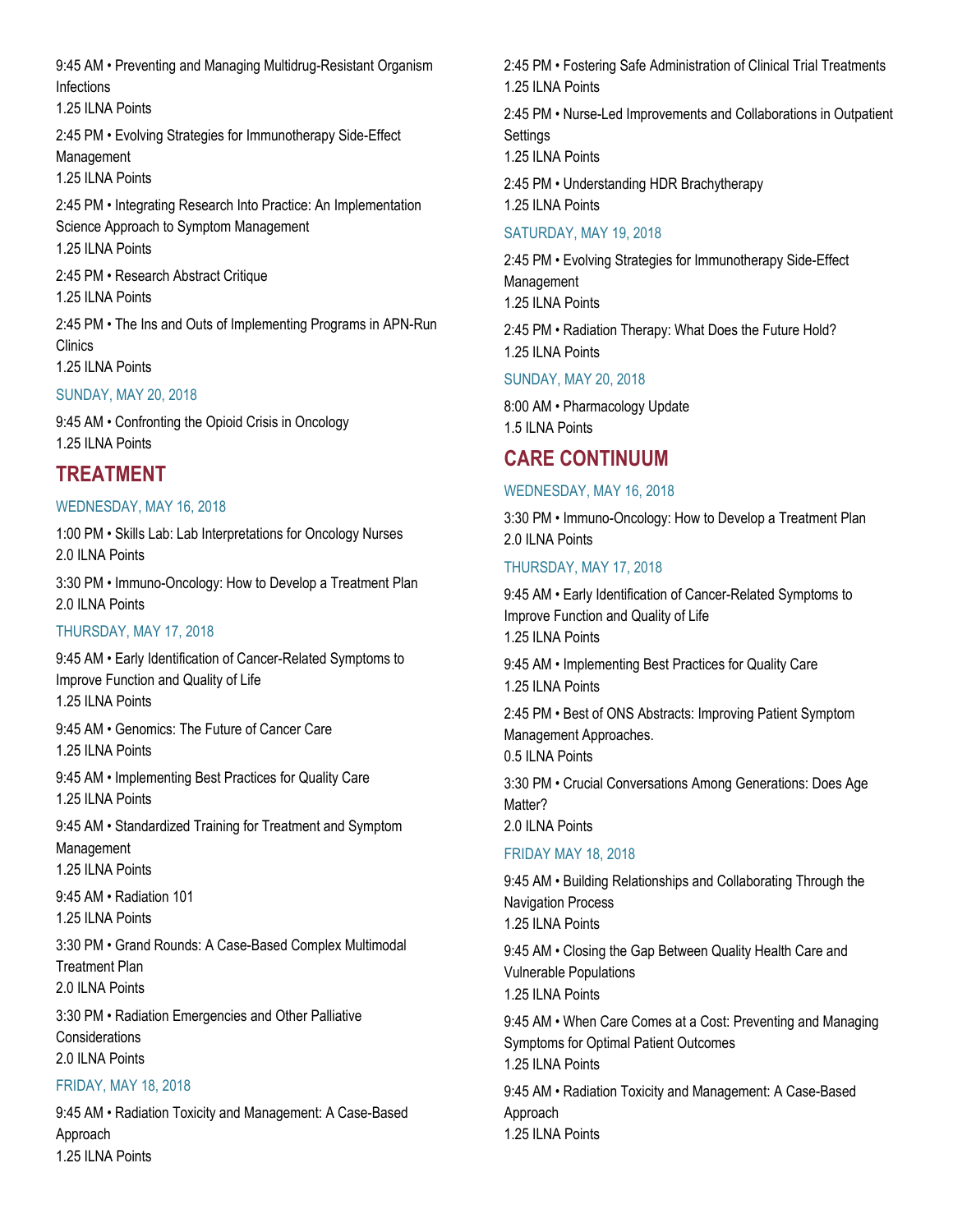2:45 PM • Putting a Plan in Place: Advance Care and End-of-Life **Discussions** 

1.25 ILNA Points

2:45 PM • Sexual Dysfunction and Fertility Considerations 1.25 ILNA Points

#### SATURDAY, MAY 19, 2018

9:45 AM • Improving Results by Removing Admission Burden 1.25 ILNA Points

9:45 AM • Non-Physical Distress of Cancer Treatment: Financial **Toxicity** 

1.25 ILNA Points

9:45 AM • Oncology Nurse Navigation: Innovative Programs that Improve Patient Outcomes 1.25 ILNA Points

9:45 AM • Providing Exceptional Care: Research to End of Life 1.25 ILNA Points

9:45 AM • Non-Physical Distress of Cancer Treatment: Financial **Toxicity** 

1.25 ILNA Points

2:45 PM • Hometown Risks: Health Disparities by Zip Code 1.25 ILNA Points

#### SUNDAY, MAY 20, 2018

9:45 AM • Confronting the Opioid Crisis in Oncology 1.25 ILNA Points

# **ONCOLOGY NURSING PRACTICE**

#### WEDNESDAY, MAY 16, 2018

1:00 PM • Managing Moral Distress and Building Resiliency 2.0 ILNA Points

4:00 PM • Congress 101 1.0 ILNA Point

#### THURSDAY, MAY 17, 2018

6:30 AM • Congress 101 1.0 ILNA Point

9:45 AM • Cancer Nursing Hot Topics: Learning from Member **Discussions** 

1.25 ILNA Points

9:45 AM • Filling the Shoes: The Role of the Advanced Practice **Nurse** 

1.25 ILNA Points

9:45 AM • Genomics: The Future of Cancer Care

1.25 ILNA Points

9:45 AM • Implementing Best Practices for Quality Care 1.25 ILNA Points

9:45 AM • Professional Boundaries in the Age of Social Media 1.25 ILNA Points

9:45 AM • Standardized Training for Treatment and Symptom Management 1.25 ILNA Points

9:45 AM • What's Next in Patient Care? The Future of Nursing Science

1.25 ILNA Points

2:45 PM • Best of ONS Abstracts: Filling the Gap and Improving Standards with Advanced Practice Providers 0.5 ILNA Points

2:45 PM • Best of ONS Abstracts: Finding Ways to Improve Onboarding and Retention in a Time of Shortage 0.5 ILNA Points

2:45 PM • Best of ONS Abstracts: Improving Care and Satisfaction through Utilization of Team Approach 0.5 ILNA Points

2:45 PM • Best of ONS Abstracts: Improving Care with Advanced Practice Provider-Led Clinics

0.5 ILNA Points

2:45 PM • Best of ONS Abstracts: Meeting Patient Needs in the Outpatient Arena 0.5 ILNA Points

2:45 PM • Best of ONS Abstracts: Proactive Assessment for Optimal Care in the Outpatient and Geriatric Population 0.5 ILNA Points

3:30 PM • Big Data: What's New, What's Next? 2.0 ILNA Points

3:30 PM • Crucial Conversations Among Generations: Does Age Matter?

2.0 ILNA Points

3:30 PM • Professional Incivility: A Workplace Cancer in Need of a **Cure** 2.0 ILNA Points

# FRIDAY, MAY 18, 2018

8:00 AM • American Association for Cancer Research/ONS Bench to Bedside 1.5 ILNA Points 9:45 AM • Victoria Mock New Investigator Award Lecture 0.58 ILNA Points 9:45 AM • Adverse Events: When the Nurse Becomes the Second Victim 1.25 ILNA Points 9:45 AM • Building Relationships and Collaborating Through the Navigation Process 1.25 ILNA Points 9:45 AM • Closing the Gap Between Quality Health Care and Vulnerable Populations

1.25 ILNA Points